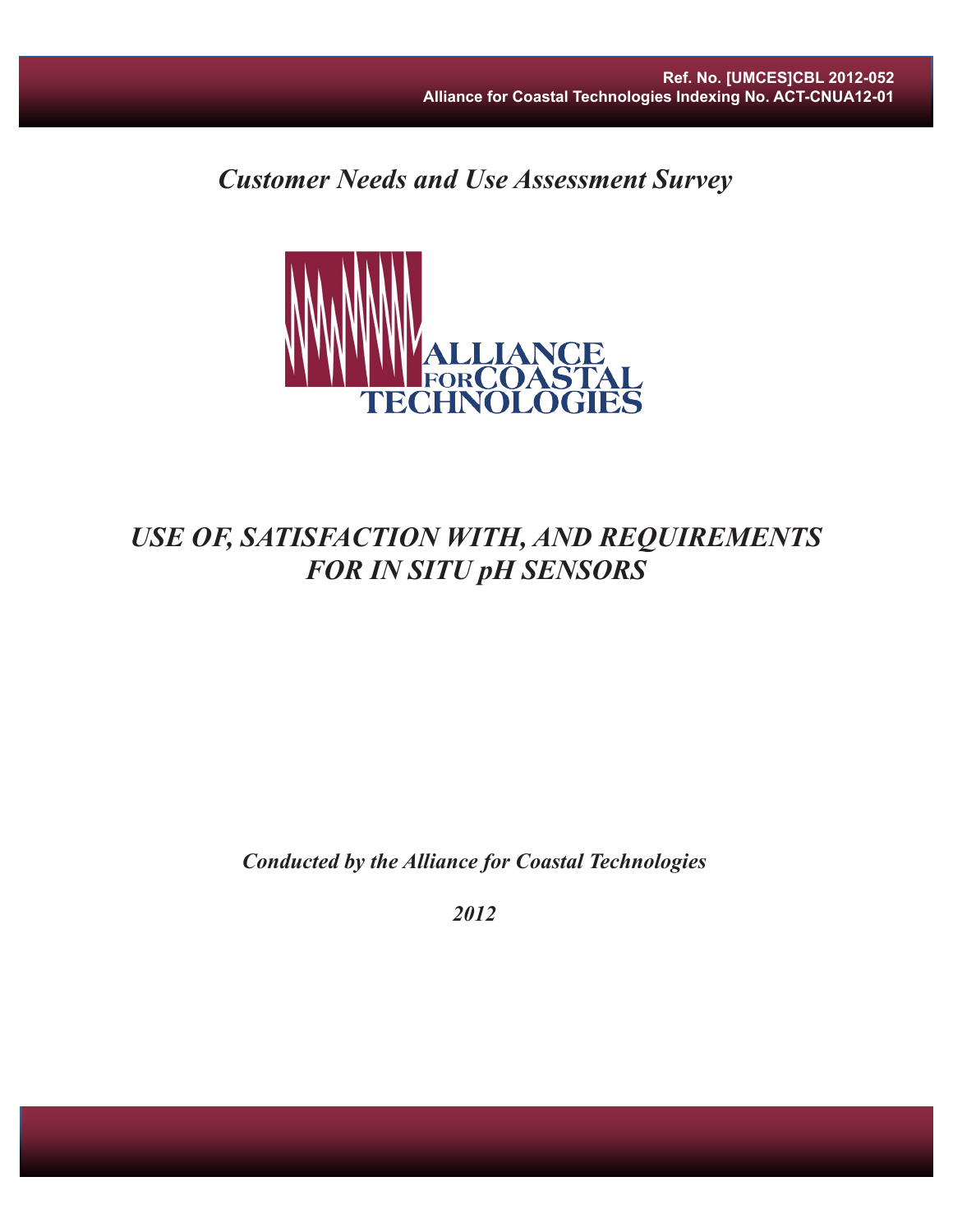## **I. OBJECTIVE**

The fundamental goal of this survey was to assess user needs and applications and to provide the focus for an Alliance for Coastal Technologies (ACT, www.act-us.info) Technology Verification of in situ pH sensors. The Customer Needs and Use Assessment strives to better understand how pH sensors are used. We hope this information can also assist manufacturers in refining pH sensor technologies to better address user priorities.

#### **II. SURVEY COMPOSITION**

From 6 October 2011 to 9 February 2012, ACT conducted a web-based survey to aid in a Customer Needs and Use Assessment of pH sensors. ACT Headquarters and Partner personnel developed the questionnaire. SurveyMonkey.com provided the web-based survey tool. The survey contained a total of twenty-seven questions (listed below along with their responses), divided into three sections: Application, Specifications, and Recommendations.

### **III. DISTRIBUTION OF SURVEY**

Survey participants included both colleagues and vendors. Colleagues were asked to consider the primary in situ pH sensor(s) they used when responding to each question. Unaware if any specific vendor (sensor manufacturer) had its own proprietary statistics collected already, vendors were simply asked to summarize what they felt were the perspectives of their "typical" customers. All participants received emailed requests to participate in this online survey and two follow-up reminders.

## **IV. PARTICIPANT SELECTION PROCESS**

To assure broad geographic coverage, regional outreach personnel at the six ACT Partner Institutions and members of the Technical Advisory committee nominated participants based on their professional interests, background, and expertise. Approximately 173 coastal resource managers, regulatory and environmental health agency representatives, manufacturers, and scientific researchers were targeted to take part in the survey; 24% responded.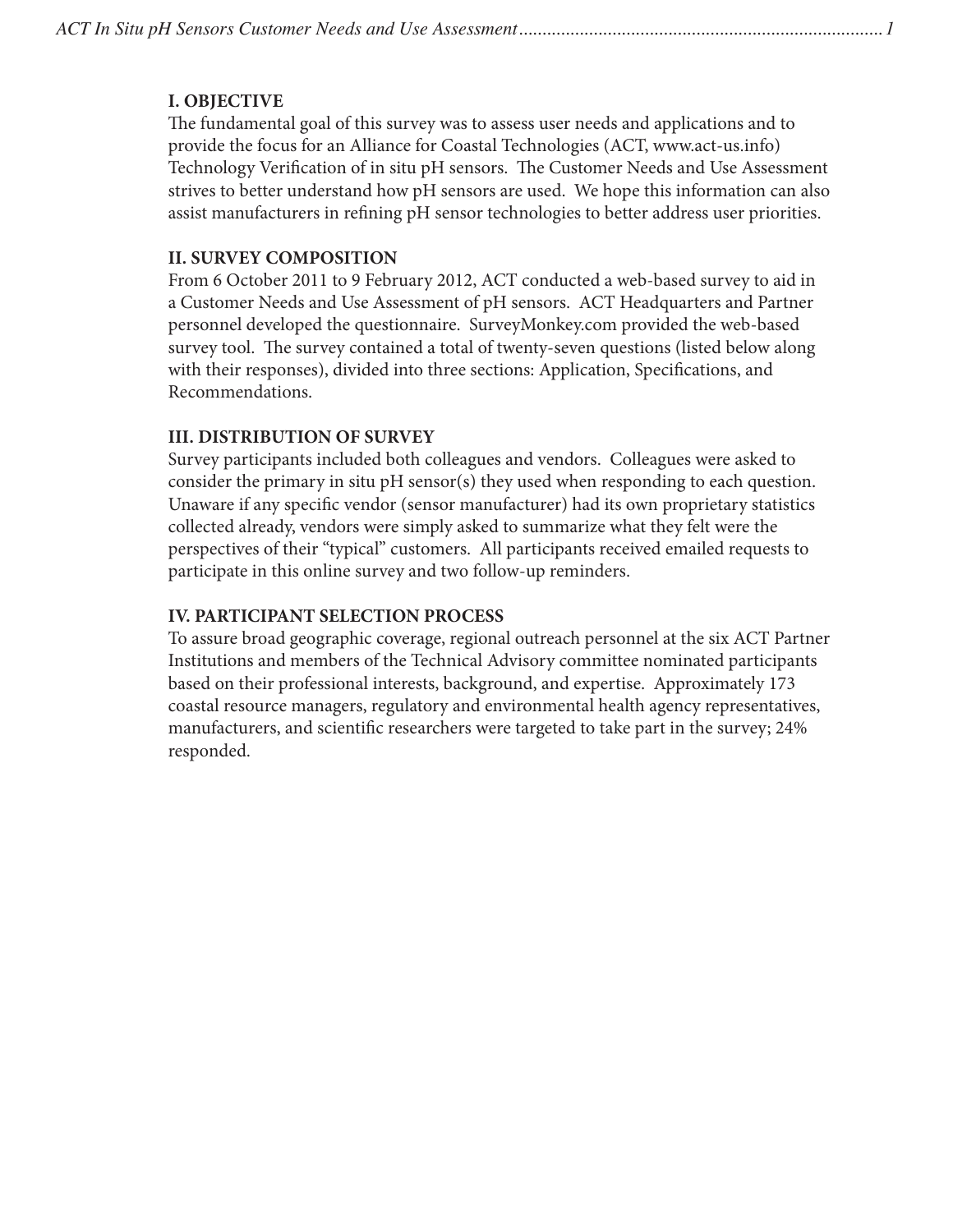|--|--|

Who Participated in this Survey?

- Aquatics NW, Bainbridge Island, WA
- Bangladesh Water Development Board, Dhaka, Bangladesh
- Campbell Scientific, Inc., Logan, UT
- Carlsbad Aquafarm, Carlsbad, CA
- Center for Limnology, University of Wisconsin, Madison, WI
- Chesapeake Biological Laboratory, Solomons, MD
- CICEET, UNH, Durham, NH
- College of Oceanic and Atmospheric Sciences, Oregon State University, Corvallis, OR
- Columbus State University, Columbus, GA
- Commonwealth Scientific and Industrial Research Organisation (CSIRO), Australia
- Department of Natural Resources, MD
- Great Bay National Estuarine Research Reserve, Greenland, NH
- Hawai'i Institute of Marine Biology, University of Hawai'i at Manoa, Honolulu, HI
- Hawai'i Pacific University, Honolulu, HI
- Interfaculty Center for Marine Research, University of Liège, Belgium
- King County Water and Land Resources Division, Seattle, WA
- Laboratoire d'Océanographie, Villefranche-sur-Mer, France
- Marine Science Institute, UCSB, Santa Barbara, CA
- Monterey Bay Aquarium Research Institute, Moss Landing, CA
- Monmouth University/NJDEP, West Long Branch, NJ
- NOAA Northwest Fisheries Science Center, Seattle, WA
- Pacific Marine Environmental Laboratory (PMEL), NOAA, Seattle, WA
- Pacific Shellfish Institute, Olympia, WA
- Penn Cove Shellfish, Coupeville, WA
- San Francisco Bay Regional Water Quality Control Board, Oakland, CA
- School of Freshwater Sciences, University of Wisconsin Milwaukee, WI
- Scripps Institution of Oceanography, UCSD, San Diego, CA
- Smithsonian Environmental Research Center, Edgewater, MD
- UCSB, Santa Barbara, CA
- Université de La Réunion, Réunion
- Utah Water Research Laboratory, Utah State University, Logan, UT
- University of Victoria, ONCCEE, Victoria, Canada
- University of Washington, Seattle, WA
- USGS, Center for Coastal & Watershed Studies, St. Petersburg, FL
- Virginia Department of Environmental Quality, Richmond, VA
- WET Labs, Inc., Philomath, OR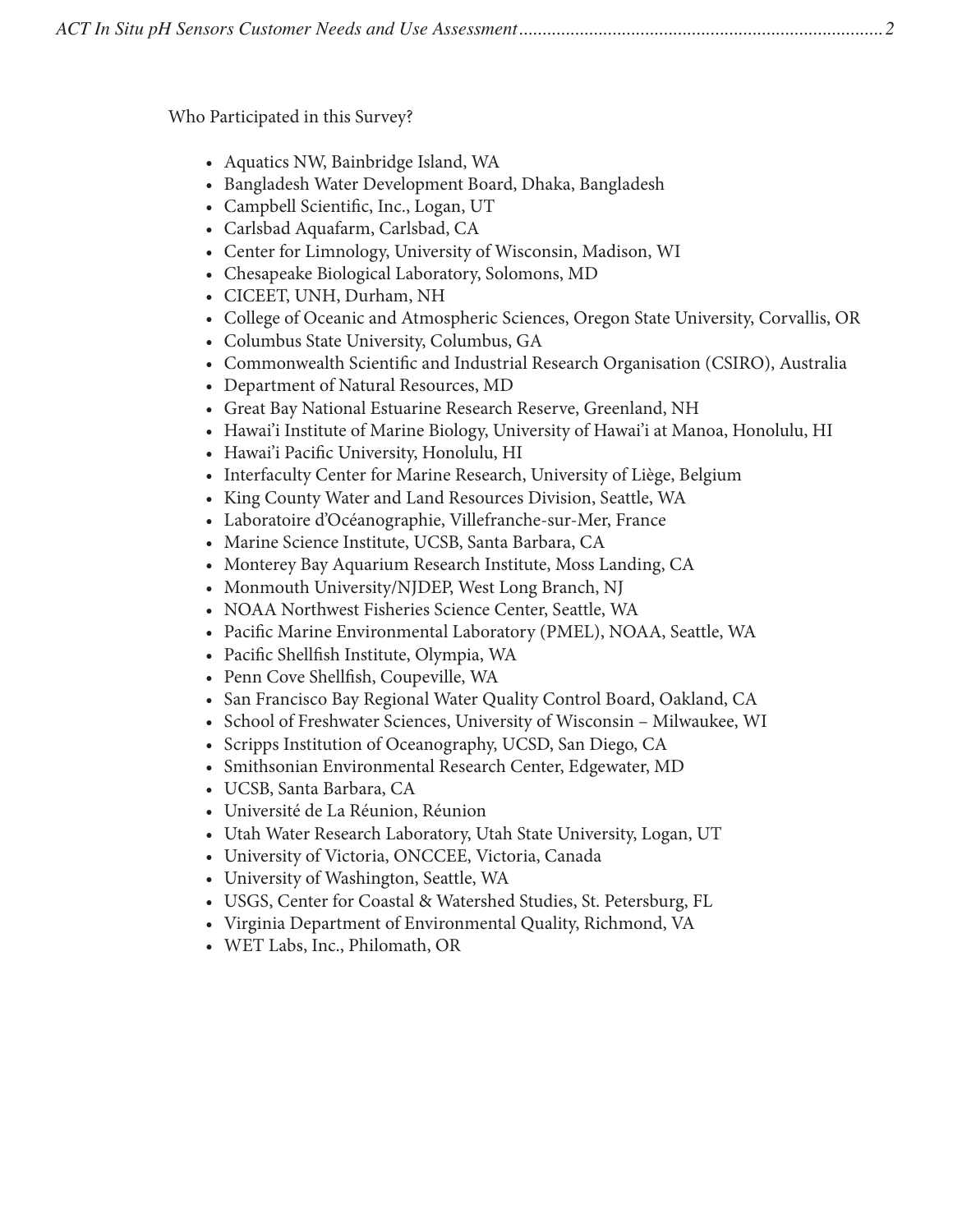#### **V. SURVEY RESPONSES**

This section presents a synthesis of the answers to the survey questions. Survey questions could be answered either quantitatively or as narratives. The results are presented as comprehensibly as possible. Answers with quantitative data are typically shown as bar charts. Each chart shows the percentage of respondents who selected each option. Actual numbers of respondents are shown in parentheses next to the percentages. Simple, quantitative data are at times summarized as narratives and, when applicable, complex narratives summarized and shown graphically. Some answers have both bar charts and narrative summaries below each section. Averages, when used, are shown ± one standard deviation with the number of responses in parentheses.

Understandably, there is bias in such a small, focused survey. Although not comprehensive, we hope that with the careful selection of survey participants, the survey results are exploratory in the way our audience uses in situ pH sensors. ACT hopes to attract as wide an audience as possible while fulfilling our primary mission.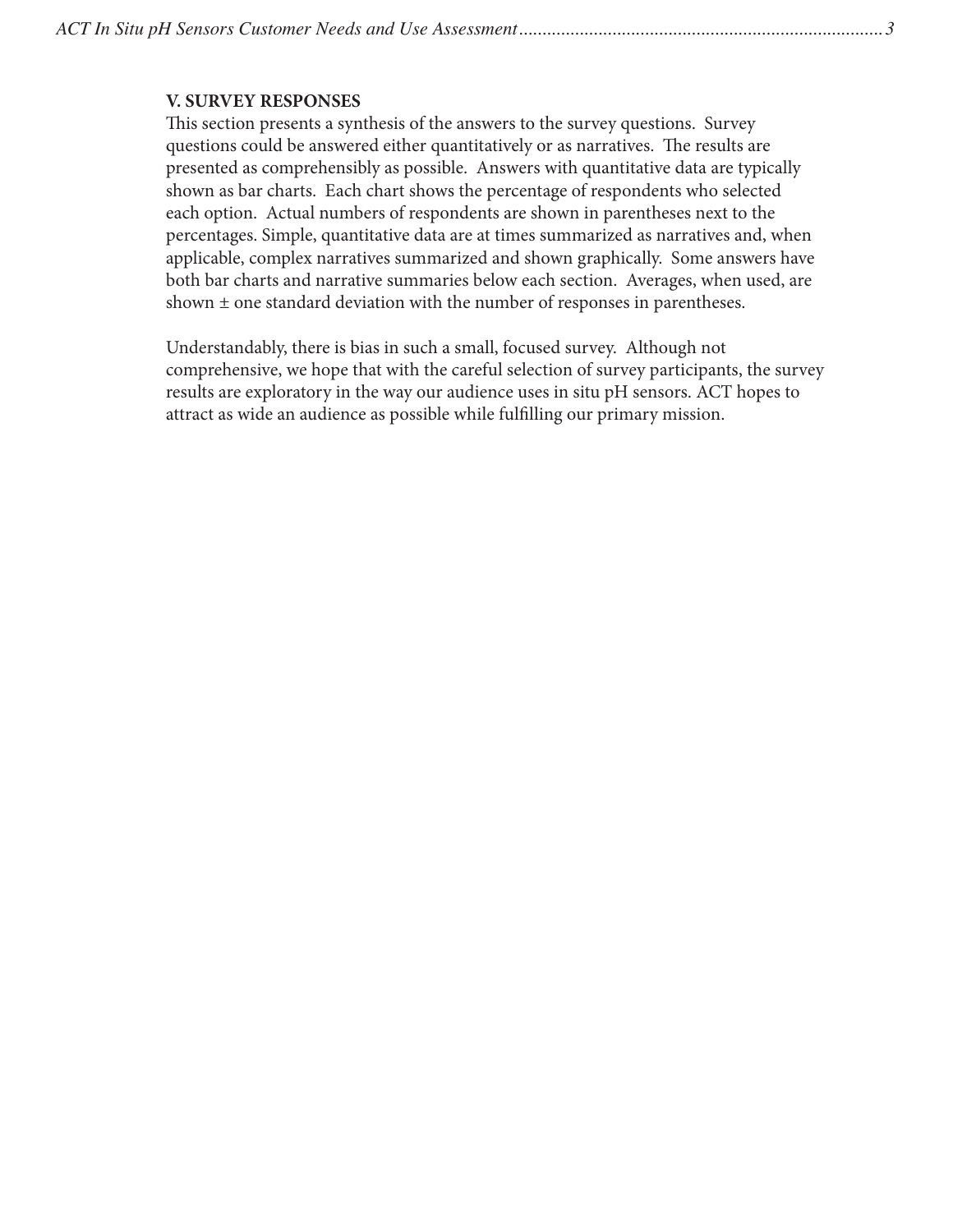|--|--|--|

#### **A. Application**

#### **1. Indicate the pH instrument technology that you use or anticipate using.**



The original survey question allowed respondents to select only one response to this question. This led 11 of 11 respondents in the "Other (please specify)" category to voice this problem and to indicate in the comment section that they used more than one technology. Revising the counts leads to the following corrected results: Potentiometric, 45.0 % (27); ISFET, 31.7 % (19); Spectrometric, 20 % (12); and Not Known 3.3% (2). Corrected, the "Other (please specify)" category now contains 0.0 % (0) responses. Note that the relative order in preference for a given technology did not change as a result of this revision. At present, potentiometric technologies are more common than ISFET, and these are followed by spectrometric technologies. Correcting this problem revealed that more than a quarter of the users surveyed (26.2%) employ multiple units and use more than just one technology.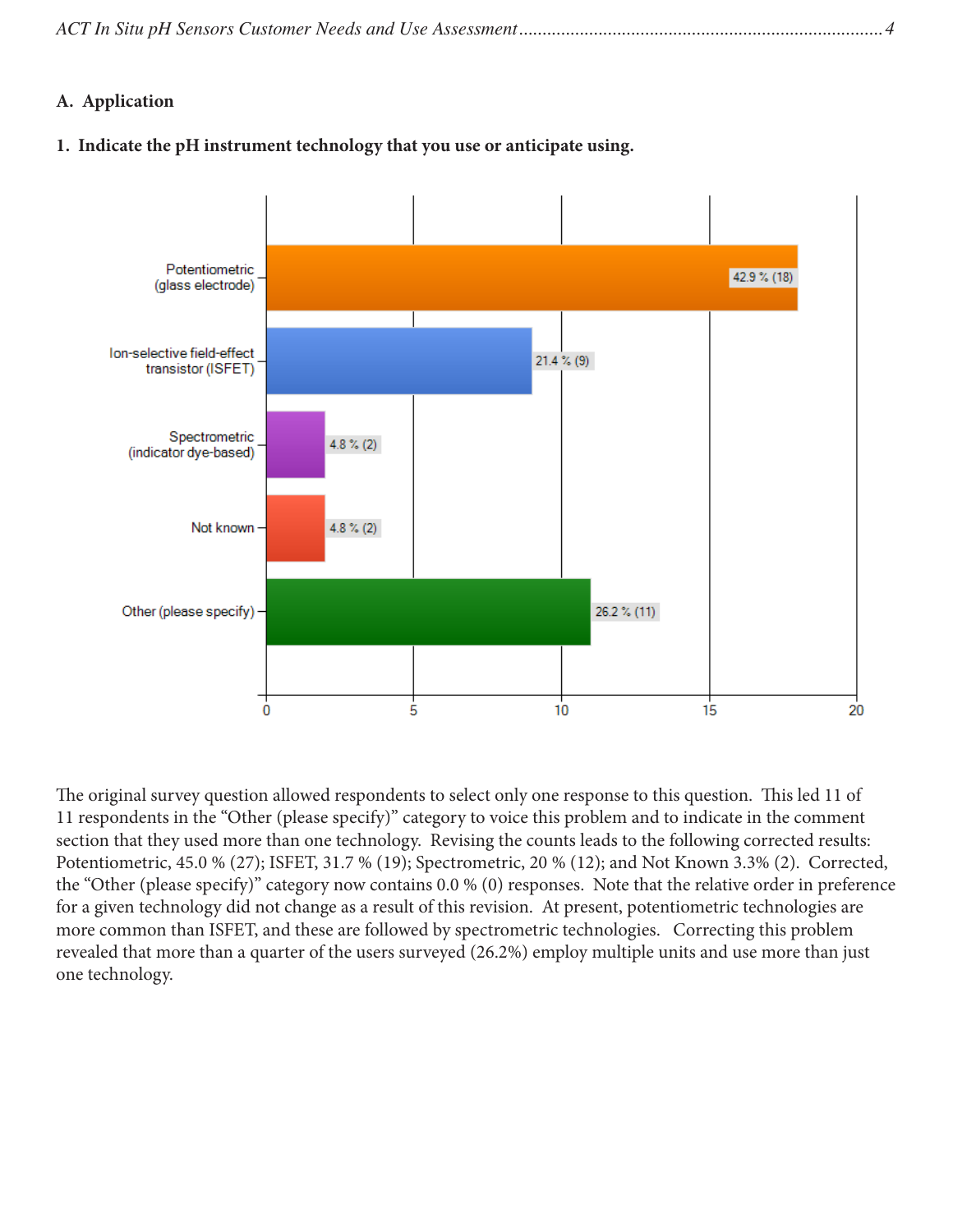|--|

#### **2. Which two or three activities best represent your intended use of in situ pH data?**



"All other responses" combine freshwater aquaculture, effluents and industrial waters, and baseline data acquisition for ocean acidification studies. Contaminant spill response, potable water treatment, and monitoring of dredging and mining operations were not selected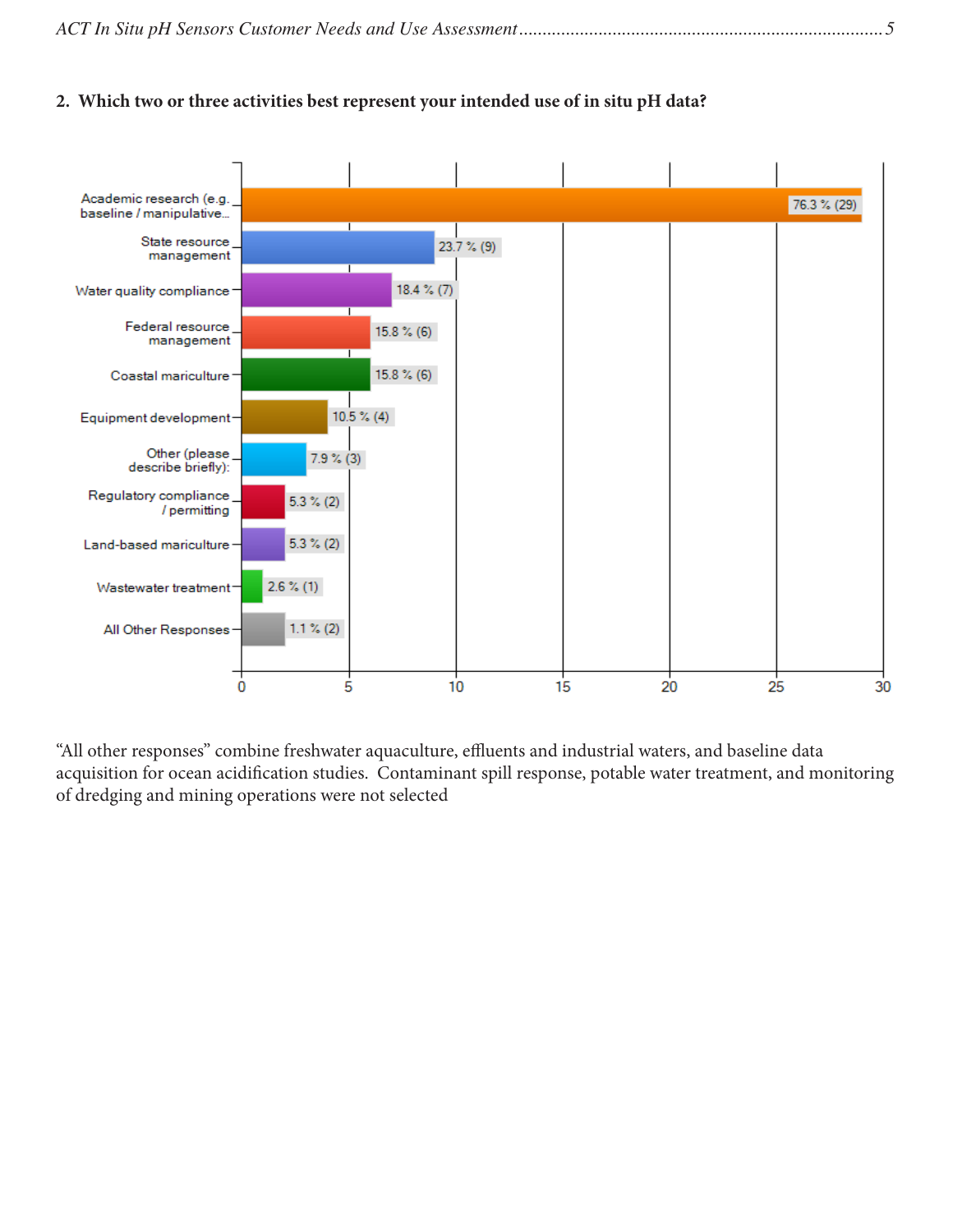|--|--|--|

## **3. In which environments do you collect samples for pH measurement?**



Coral reefs and bodily fluids were noted as additional environments.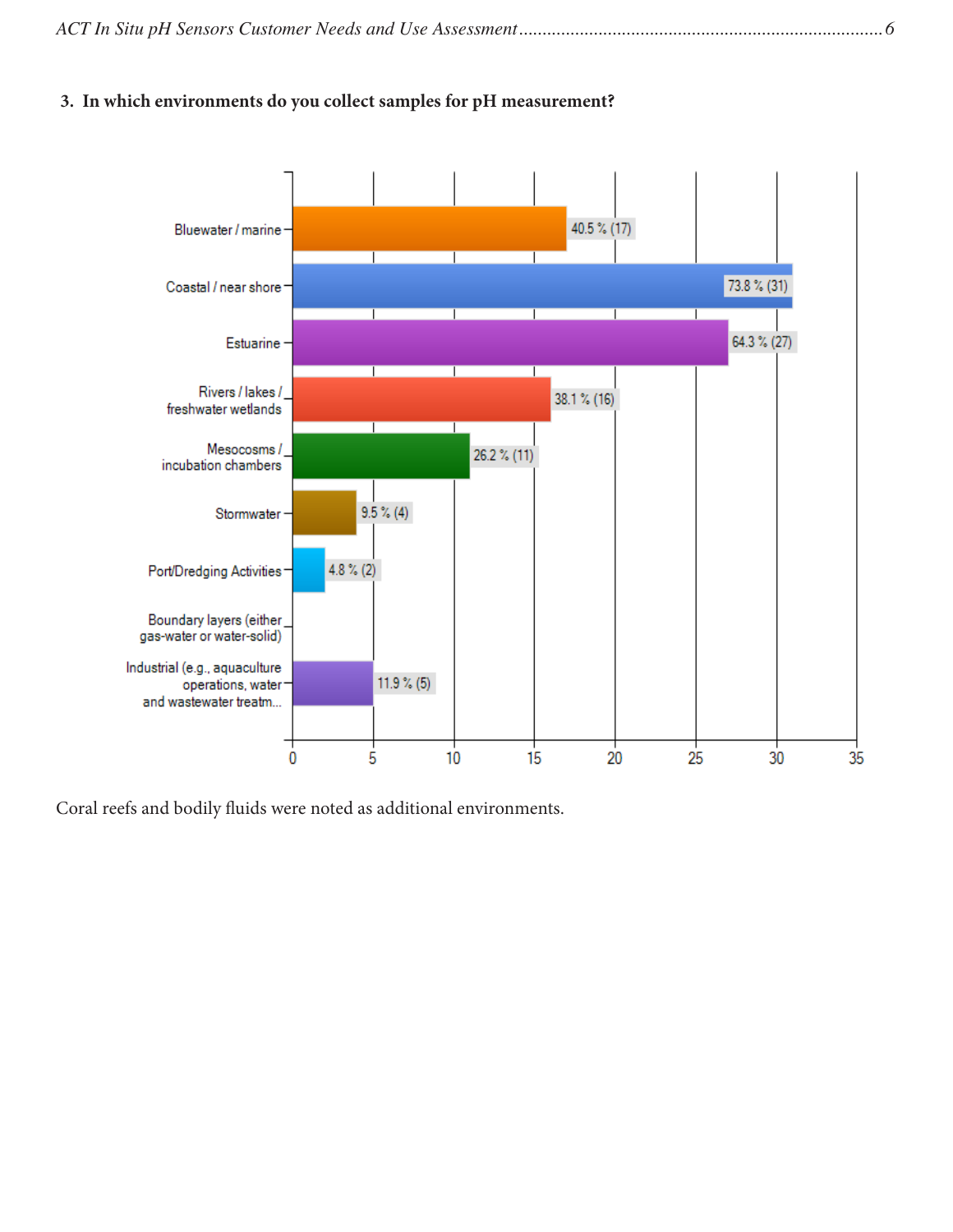# **4. What is your depth range (m)?**

The lower depth among the 42 respondents who answered this question averaged 0.2 m ( $\pm$  0.8 m) and ranged from  $0 - 2m$  with a median depth of 0 meters (surface). The deepest depth averaged 538 m ( $\pm$  1220 m) with extremes that ranged from 1 to 5000 m; however, the median depth indicated a much shallower depth of only 30 m.

## **5. What is your salinity range (PSU)?**

The main finding with this question is that it is rare among the respondents surveyed to take in situ pH measurements at a single salinity. Those 2.9% (2) respondents who work solely in freshwater understandably work within a narrow range, but another 9.8% (4) reported working either at a single brackish salinity of 16 or within a narrow range of  $0 - 8.5$  PSU.

The low range of salinities selected by the respondents averaged 14.3 PSU  $(\pm 13.9 \text{ PSU})$  with a range from  $0 - 36$ PSU and a median of 15.0 PSU. The upper high salinity ranged from  $5 - 100$  PSU, averaging 33.8 PSU ( $\pm$  14.2) PSU) with a median of 35.0 PSU.

The majority of in situ pH sensor users surveyed (85.3%) appear to work within tiered, discrete salinity ranges, which have in common an end member nominally above oceanic salinities (>36 PSU). Stepping up through the tiers, 31.7% (13) indicated working in a salinity range between 0 – 40 PSU; 14.6% (6) indicated 10 - 35 PSU (although one respondent listed a maximum of 100 PSU). Another 14.6% (6) worked between 20 – 40 PSU. Finally, the remaining 24.4% (10) worked between 30-40 PSU.

### **6. What is your temperature range (C)?**

Among the 42 respondents who answered this question, the "low" temperature in their pH working range averaged 4.9ºC (± 6.8ºC) and ranged from -5–20ºC with a median response of 4.0ºC. "High" temperature averaged at 27.9ºC (± 7.2ºC) with extremes that ranged from 15 to 50ºC; however, median temperature was 30ºC.

# **7. Please describe the amount and nature of the particles where pH is being measured (e.g. turbid, biological particles, mineral, etc…).**

Thirty-nine respondents described the particle load they encountered when measuring pH. One fifth (20.5 %) reported working in clear water with no noticeable turbidity. Two reported the incidence of some biological particles Biofouling was more important than particles in two cases, indicating the similarities in particle-laden water versus relatively clean water but with instruments perhaps fouled, silted and creating a similar sampling environment. CaCO3 from nearby reefs characterized the inorganic particulate load, but this group tended to work in oligotrophic waters. Clays, carbonate silts, aluminosilicates are examples of inorganic particles often encountered. Algae (phytoplankton and crustose algae), invertebrates, and detritus were commonly cited as the most prevalent biological particles.

The remaining 79.5% of respondents reported taking pH measurements under turbid conditions, subdivided with 25.6% under consistently turbid conditions and 53.8% under variable turbidity. So, more than half of the respondents surveyed contend with more dynamic conditions such as in estuaries or in waters with short periods of high productivity, blooms, episodes of run-off, near vents, seasonal events, dredging operations, or highly turbid glacial melt. One respondent works in bodily fluids.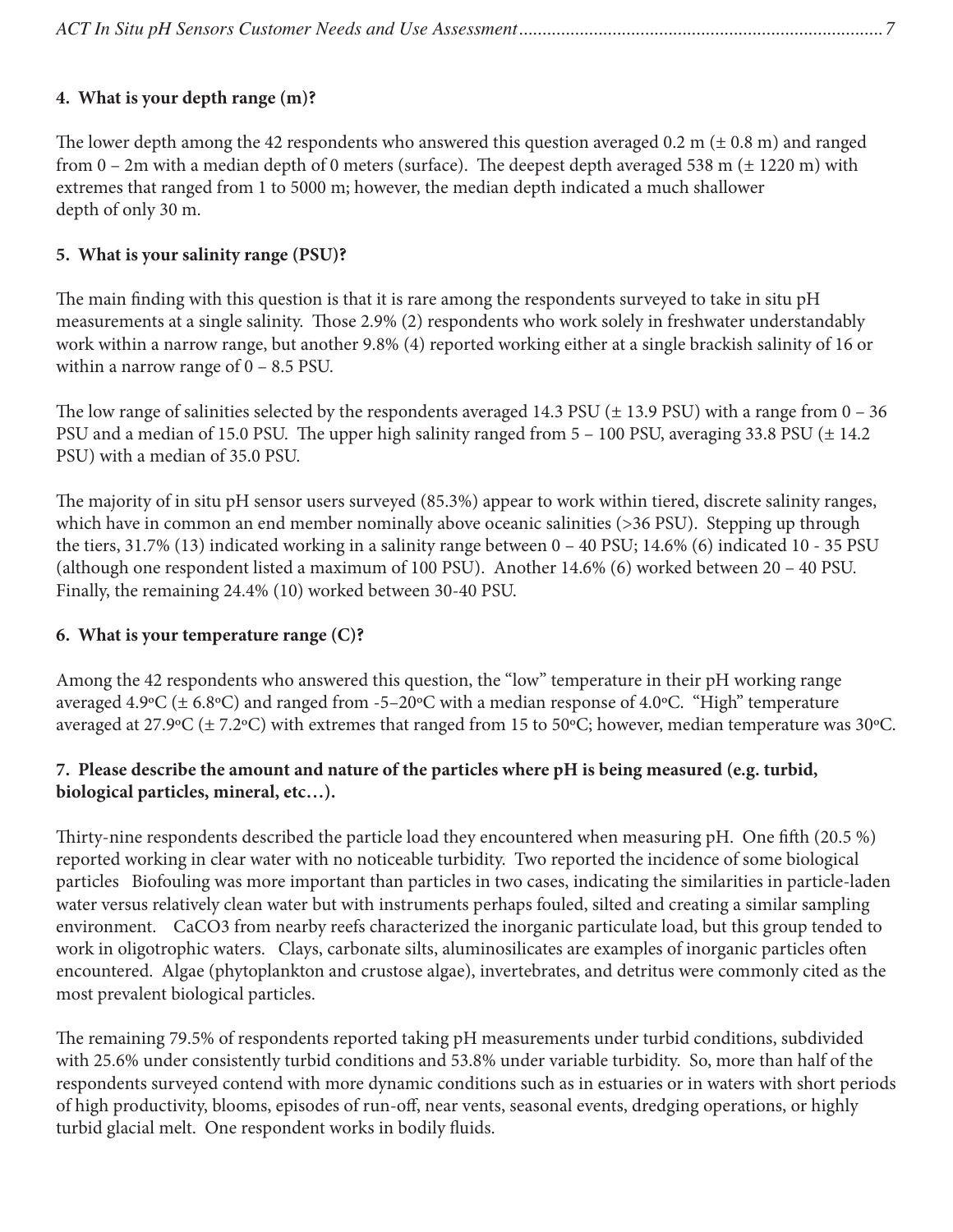#### **8. Which of the following common measurement instrument types apply to how you use pH sensors?**



Other. Please describe briefly. Comments included narratives for applications the respondent felt were not easily covered in the survey's choices, although one application was decidedly covered as "depth profiling." One user specified in-line measurement of pH within mesocosms. Another indicated pH sensors used while underway on an AUV. Finally, three users specified more bench-top, laboratory measures for separate samples collected at depth and for general lab analyses for measuring pH of seawater and bodily fluids. While each of these replies could have been shoe-horned into a category above, it is far better to document how pH sensors are actually used. The main point is that in situ pH sensors are clearly used in a number of ways.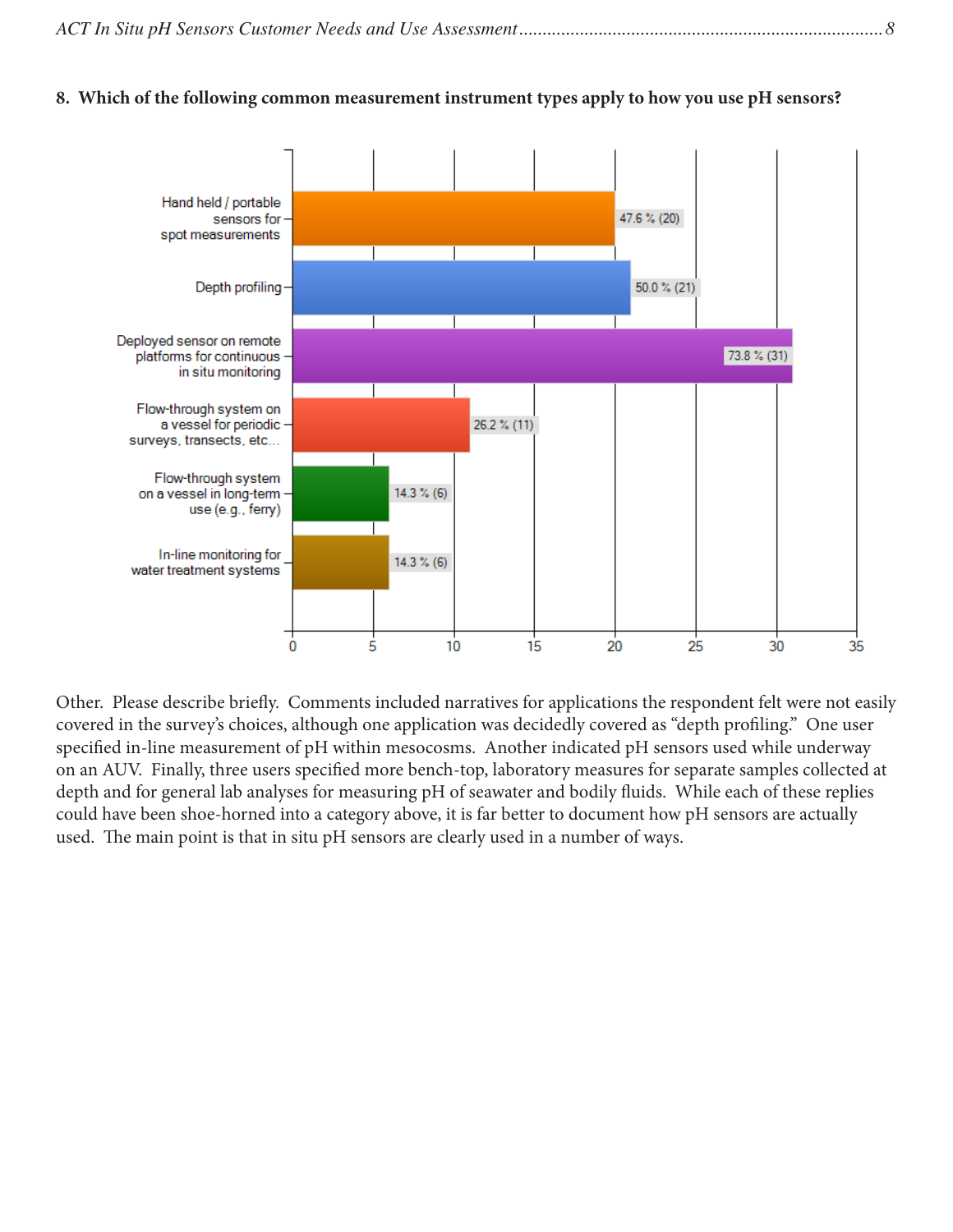|--|--|

# **9. What pH scale do you use?**

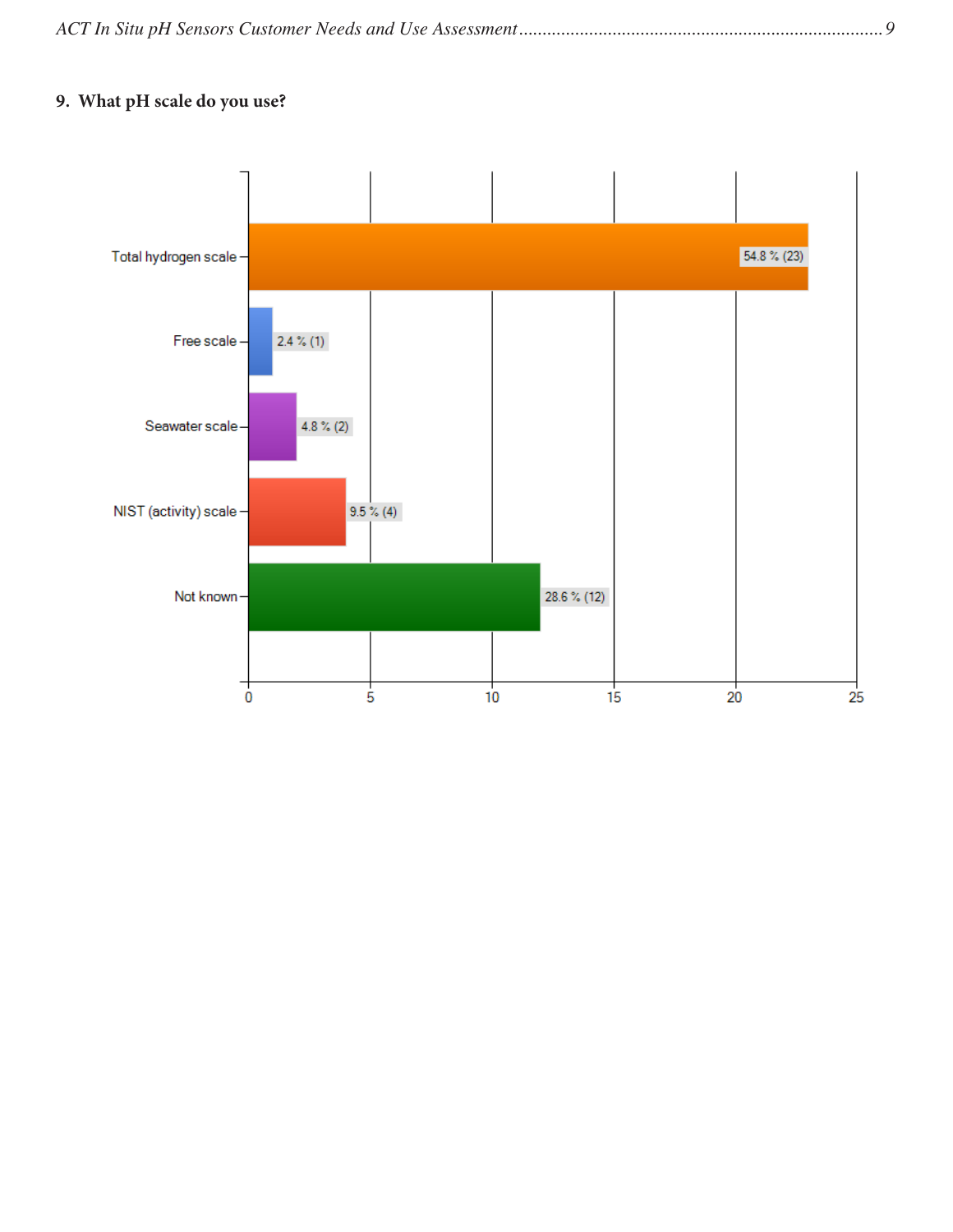|--|--|--|--|

#### **10. How do you calibrate your pH measurement?**



Twenty-one respondents listed Tris, AMP, recipe-based SOP's, and commercial buffers as standards, although 5 had unknown sources. Some used a variety of solutions and suppliers depending on their application. Combinations of solutions were common. Here is a count based on narratives where a source was given:

```
Buffers according to Andrew Dickson's (SOP) recipes (5)
Fisher Scientific (3)
Andrew Dickson as a direct source (2)
HACH (2)
VWR (2)
YSI(2)The Aurical Company (1)
Oakton (1)
```
#### **11. Do you participate in international, national, or regional pH sensor comparisons?**

There were 38 responses to this question: 78.9 % (30) said "yes;" 21.1% said "no." Three of the "no" responses indicate that they have plans to participate, are just beginning a comparison, or anticipate a calibration exercise in the coming year.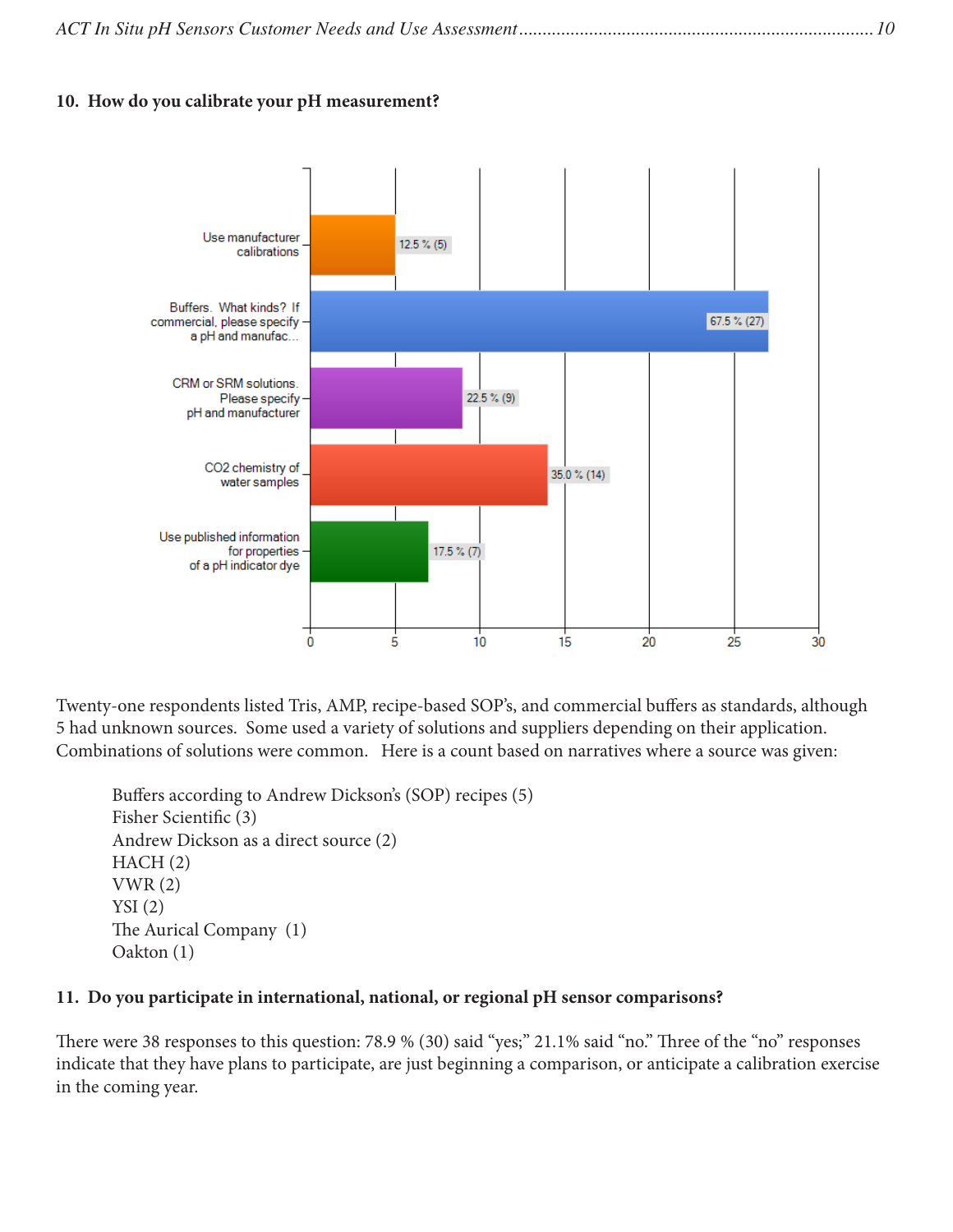# **12. Do you have records of your calibrations?**

Thirty-seven respondents answered this question: 75.7% (28) do have calibration records on file; 24.3% (9) either do not keep calibration records, do not but plan to keep records, or have to check first to see if they keep records on file.

## **13. Do you have a sensor on a mooring?**

This was a very challenging question to translate from the list of 26 who responded and commented; 16 skipped this question. Five respondents claimed not to have a pH sensor mounted on a mooring. The remaining 21 respondents moor and calibrate pH sensors, with the exception of one user (spectrometric) who feels that the calibration is inherent in the properties in the dye used. Deployment and calibration intervals ranged on the scale of years, months, weeks, and days, as respondents tended to answer both mooring and calibration interval questions using these same time scales. No user worked at scales finer than the scale of a day.

Respondents answered both questions in units of years, months, weeks, and days. Assuming a year is 365 days, a month is 30 days, and averaging ranges when given, a rough estimate of both deployment length and calibration interval can be approximated. The overall (a) length of deployment is  $561 \pm 1202$  days with a (b) interval of calibration of  $115 \pm 136$  days. On average, calibration intervals appear to occur at  $1/5$ th the length of a deployment.

Because the data cover such broad time scales, the overall averages and resulting large standard deviations only echo the point that users deploy and calibrate over widely different intervals. We analyzed the patterns and time scales used in the answers and cast the results below into more meaningful data in the context of how our audience uses in situ pH sensors. A very noticeable pattern emerges.

Those who moor at a given time scale tended to calibrate at that same time scale (65%) or they calibrated on next more frequent scale (25%). For example, those who moored pH sensor on a yearly time scale calibrated also within the scale of year; and, if not yearly, then on monthly time scales. Those who had moorings that lasted months tended to calibrate on monthly intervals, or on weekly time scales, and so on. Two users (10%) were the exception to this rule and had moorings out for 1-15 years but calibrated every 2-4 weeks. Generally speaking, however, it is perhaps useful to recognize that among 90% of those surveyed, moored deployments and calibrations take place over similar time frames regardless of whether these time frames are narrow or broad. This does raise the fundamental question of how often an in situ pH sensor should be calibrated and how long they can last in the field and still yield meaningful data?

The same question answered from the overall data above is broken down into yearly, monthly, weekly and daily categories below. In summary, the answer to both questions of mooring length and the interval of calibration is not straightforward. Even when subdivided into finer time scales, the variability in answers is often as large as the means.

### **If yes, what is**

(a) the length of deployment? Yearly:  $4.1 \pm 4.4$  years (8) Monthly:  $4.7 \pm 2.4$  months (9) Weekly:  $3.0 \pm 1.4$  weeks (2) Daily:  $6.3 \pm 6.1$  days (2) Overall:  $561 \pm 1202$  days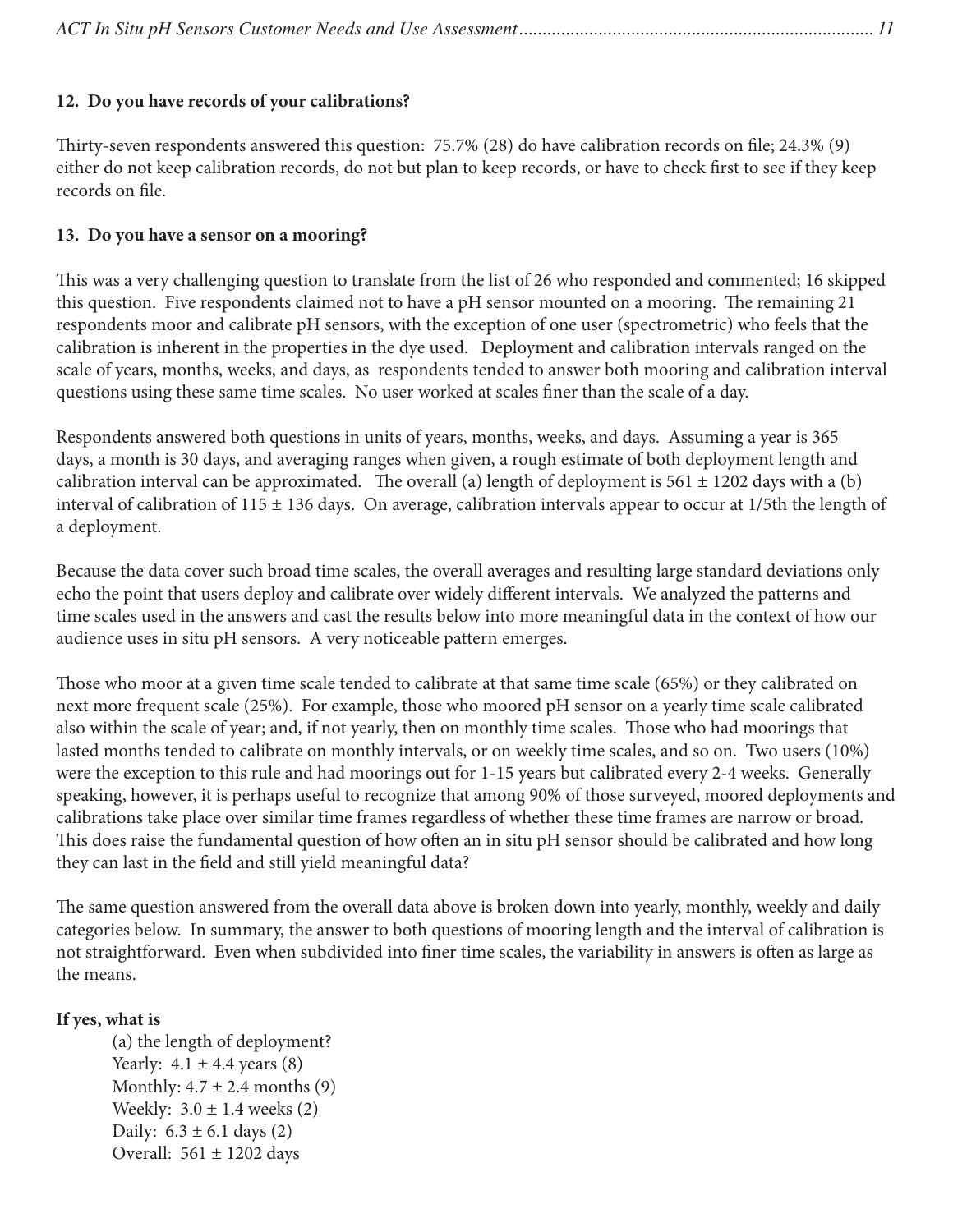(b) the interval of calibration? Yearly:  $1.6 \pm 1.2$  years (4) Monthly:  $3.6 \pm 2.1$  months (8) Weekly:  $3.4 \pm 1.2$  weeks (5) Daily:  $4.1 \pm 3.0$  days (3) Overall:  $115 \pm 136$  days

# **14. Do you have a sensor on a profiler? How often is it used, and how often is it calibrated?**

Twelve survey participants answered this question; 30 skipped this question. Five of the respondents do not profile; 7 do. Actual responses are given randomly below in the order of how often the profiler is used; how often it is calibrated.

once a year; every use frequently; frequently every 5 days; 4 years 2 hourly for 30 minutes; monthly 2 days a month; annually 1-4 times a year; 1-4 times a year 1 time per week; Daily when in use

As in Question 13, profiling occurs on scales of years, months, weeks, and days. By its nature, we expect profiling to yield data on the scales of hours and minutes, but actual profiling intervals appear to vary widely among users. In 4 cases the time frame for calibration is less than or matches the profiling intervals; however, in contrast to moored applications, calibration intervals are much longer in 3 of the cases. In summary, as with Question 13, the answer to both questions of profiling frequency and the interval between calibrations is not straightforward. Converting the responses into units of days and averaging the data does not yield meaningful answers. Again, this raises the question how frequently in situ pH sensors have to be calibrated?

# **B. Specifications**

# **15. What is the typical pH range for your application?**

Forty-one responded to this question with only one respondent skipping it. The low end of the typical users' pH scale fell between a minimum of 4.00 and a maximum of 7.80 with an average pH of 6.60 < 1.09 and median of 7.00. The high end of the range had a minimum pH of 8.00 and a maximum of 11.00, an average pH of 8.47  $\pm$ 0.71, and a median of 8.25.

### **16. What level of overall uncertainty do you require for this application?**

0.1: 31.6% (12) 0.01: 39.5% (15)  $\leq 0.01$ : 28.9% (11) Other. Please describe:

The comments left by 4 respondents are echoed in the response statistics above, but they indicate finer intervals or more defined levels of uncertainty: 0.1-0.01, 0.02 – 0.05, 0.05, and 0.005.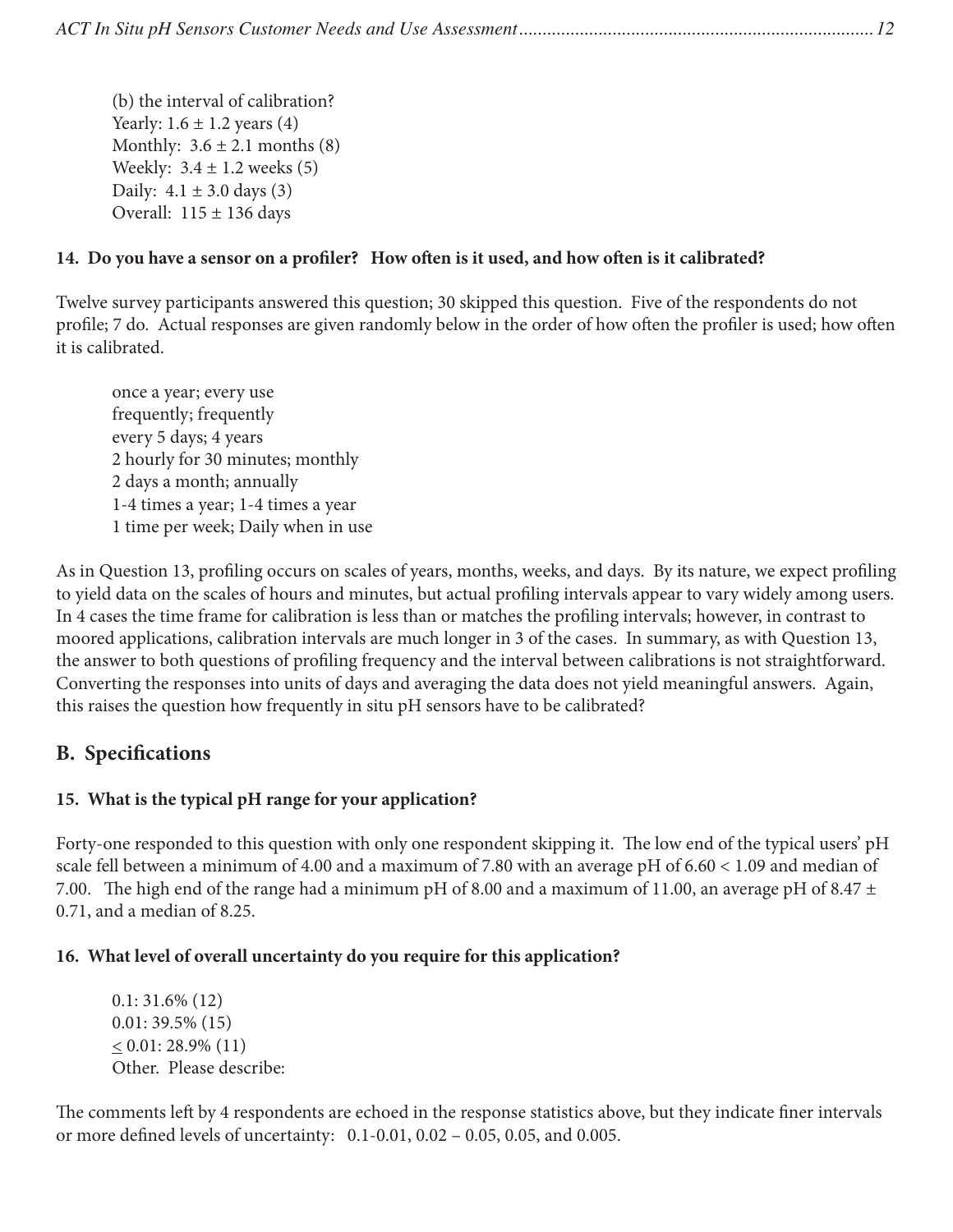# **17. What level of reproducibility do you require for this application?**

0.1: 30.8% (12) 0.01: 41.0% (16  $\leq 0.001: 28.2\% (11)$ Other. Please describe:

Two respondent comments specify 0.002 and 0.005.

# **18. Is your pH sensor part of an instrument package?**

Forty respondents answered; 60.0% (24) indicated that their pH sensor was part of a suite of water quality instruments while 40.0% (16) describe their instrument as a stand-alone.

# **19. Is your pH sensor a commercial product? a design you developed yourself?**

Out of 39 responses 94.9% (37) classify their pH sensor as a commercial product and only 5.1% (2) as a design developed themselves.

# **20. In which of the following areas do in situ pH sensors that you are currently using have significant limitations? (not performing up to specifications or expectations, nor meet your needs?**

The top 12 categories with the most significant limitations are shown in descending order in the figure below.

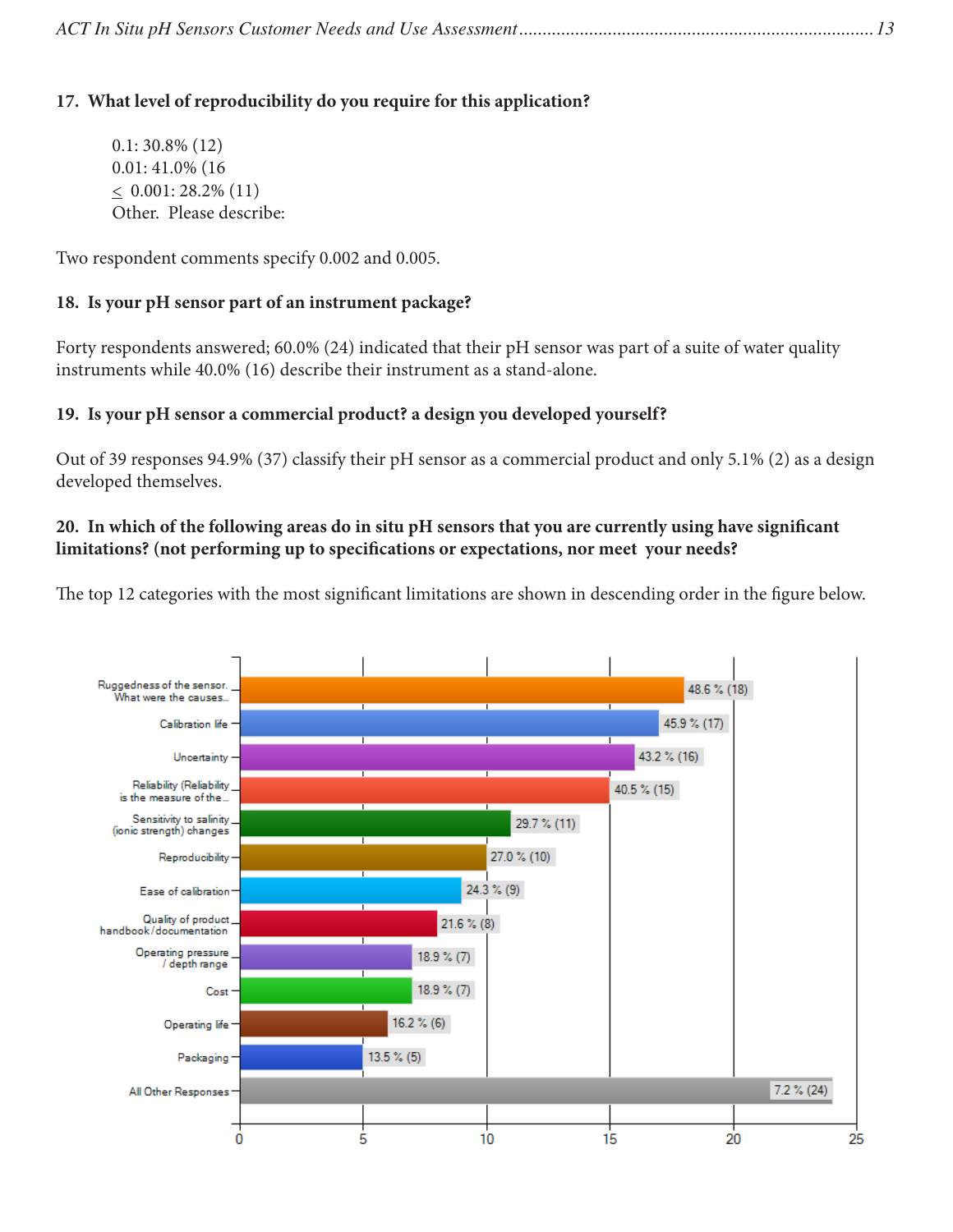Range/detection limits, Specificity or Interferences (the ability to separate a pH signal from other signals), Automatic calibration, and I/O Interfaces each received 4 responses. Real-time sensor data display and In-field maintenance each received 2 responses. Sampling Interval and Flow Sensitivity received no responses for in situ pH sensors currently in use.

Actual User Responses (edited):

- We'd like to have better accuracy and precision to at least 0.01 as we seldom use our existing pH data due to the sensor's poor resolution and accuracy.
- Unsure as to the causes of sensor failure, but we have had sensors that would not calibrate correctly and had to be replaced by the manufacturer.
- Over 6 months of use: clogging of the intake tubing due to suspended sediment in shallow areas.
- One instrument noisy due to LED quality or low life time (?)
- Poor packaging (replacing the battery is difficult).
- No way in software to adjust the calibration (for example after replacing the dye), no way in software to post-process the data with salinity given by another instrument.
- We observe an increased difference in pH between probe data and spec measurements with increased depth. It seems there is a non-linear relationship between pressure and probe pH. Currently trying to resolve this issue. Furthermore, we have had difficulty keeping our sensors working for more than 2 years before the housing leaks, the probe fails, etc...
- Calibration techniques and standards.
- We know very little about the uncertainty and reproducibility of these sensors in the real environment. We know less about responses characteristics in changing temperature, pH and salinity which is the real world.
- Commercially available seawater buffers for calibration have been the biggest issue for use.
- "We have used pH sensors at depth, which were pretty poor. Large pH drift, short (<days) calibration confidence due to drift. Deployment depth of  $\sim$ 3000 m. There wasn't anything else available.
- We are now using ISFET pH sensors in the lab they are fantastic. We have also deployed a coupled on small benthic moorings at 100 m depth - this is near or over their max depth range. Hope to see great data when they are recovered!
- Sensor is frustratingly slow to calibrate and VERY slow to stabilize in low ionic strength waters. I recently was introduced to a new pH probe at a workshop in 9/2011 at University of Michigan Biological Station. This sensor appears to not have many of the problems associated with traditional ISE pH sensors (e.g. calibration frequency, life expectancy) and I may use this in the future. I do not have any sensors yet, but wish to deploy pH sensors at my coral calcification monitoring stations on the outer reef tract, Florida Keys, USA
- Availability-sensors are being custom built by one lab (not truly commercially available). There are reliability issues in that as a small production group, not every sensor has proven to work in the field consistently.
- Been using the glass bulb technology with is very sensitive and needs to be calibrated/cleaned often. Accuracy is the real issue.
- Our current favored pH system for the ship-of-opportunity measurements that I do would be an ISFET pH system. However, we pretty much need to collect and measure discrete samples for DIC and TA to standardize our measurements. This seems to work adequately in bluewater settings, but is definitely an issue in coastal and estuarine environments in that calculated pH values will be off where dissolved organic matter changes alkalinity.
- Biofouling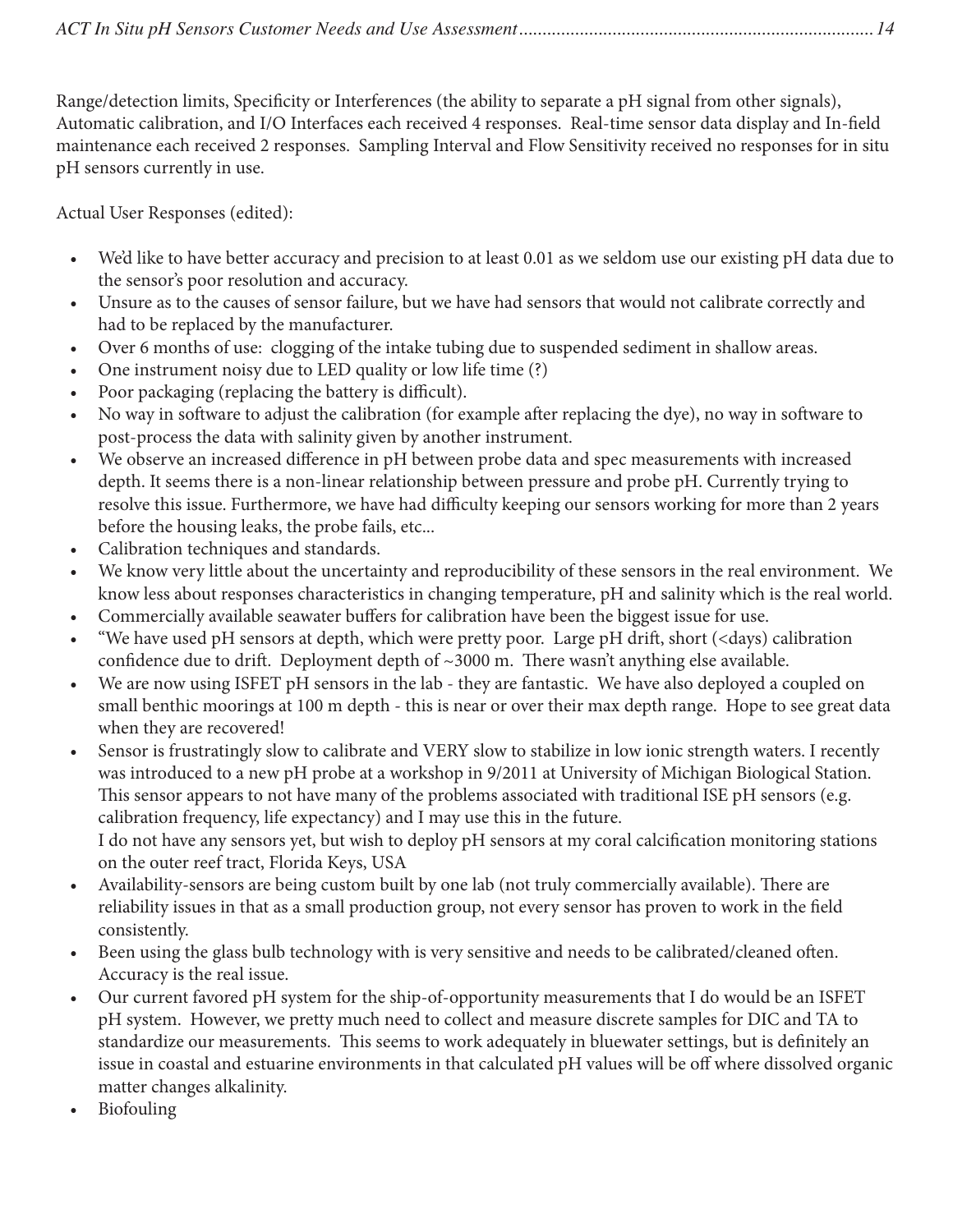# **C. Recommendations**

**21. How important are the following characteristics to you when using pH sensors in the field? Please enter a value between 1-5 for each box, where:**

 $1 = not at all important$  $5 = \text{very important}$ 

The top 12 characteristics are scored, sorted, and shown in descending order in the figure below:



All other responses cumulatively averaged a score of 2.48 in importance and included 8 categories; however, Infield maintenance tied with Flow sensitivity for a score of 2.92.

The scores for the remaining 7 categories are:

Sampling interval / frequency, 2.82; Operating pressure / depth range, 2.68; Real-time sensor data display and/ or analysis, 2.46; Packaging, 2.31;Input / output interfaces (e.g., computers, alarms, etc....), 2.26; Automatic calibration, 2.23; and Off-sensor telemetry, 2.13. No single category stood out as "not at all important." All scores were greater than 2.

Other(s). Please describe briefly: Comments left by 5 respondents merely echoed the categories given above.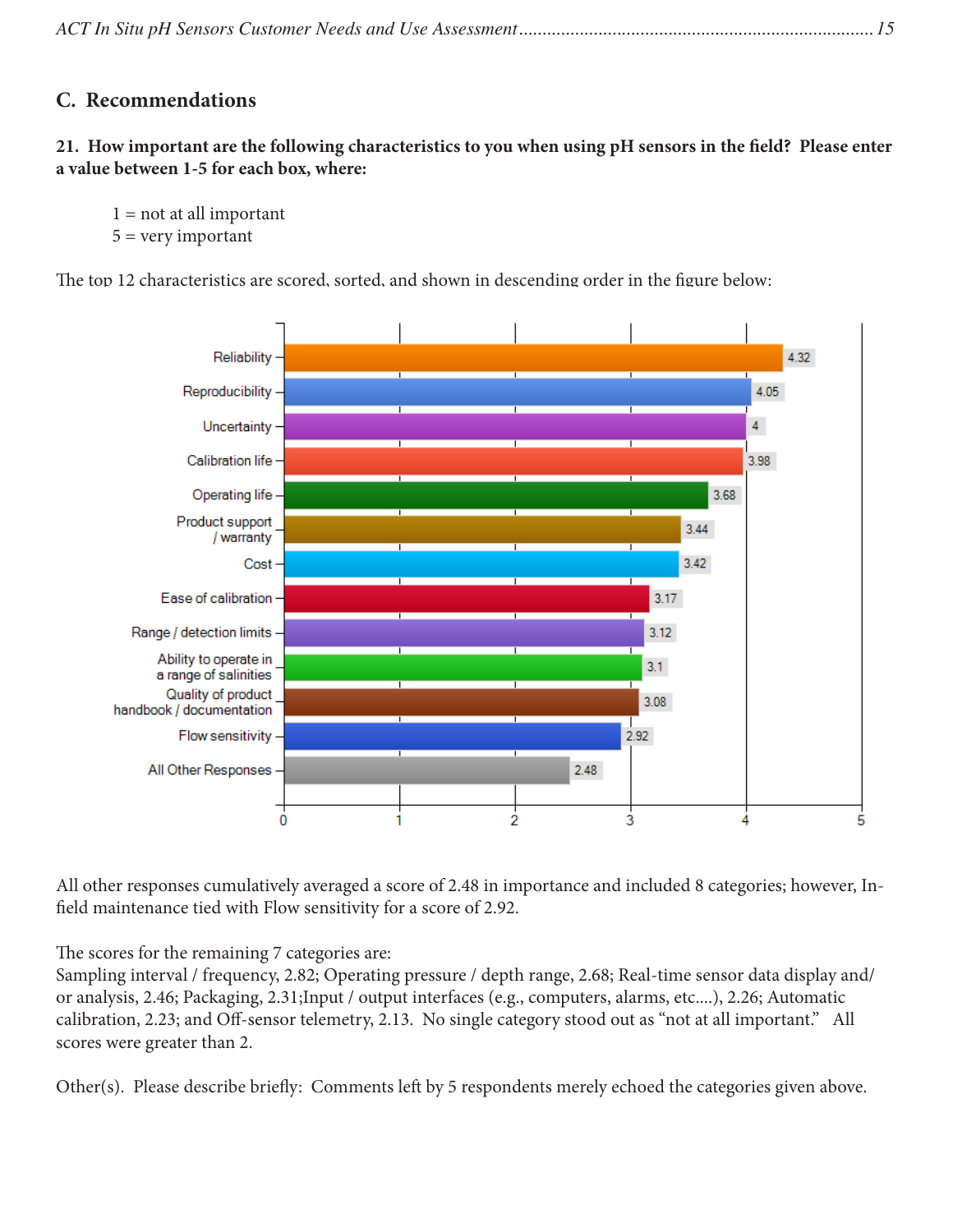|--|--|

**22. How important are the following characteristics to you when deciding which pH sensor to purchase? Please enter a value between 1-5 for each box, where:**

```
1 = not at all important
```
 $5 = \text{very important}$ 

Reliability 4.18 Reproducibility 4.14 Uncertainty 4.06 4.06 Fragility of the sensor 3.65 Operating life Cost 3.65 3.63 Calibration life Range / detection limits 3.32 Product support  $3.24$ / warranty  $3.23$ Ease of calibration  $\overline{3}$ In-field maintenance Quality of product  $2.91$ handbook / documentation All Other Responses  $2.41$  $\dot{0}$  $\overline{\mathbf{3}}$ 2 4 5

The top 12 characteristics are scored, sorted, and shown in descending order in the figure below:

The scores for the remaining 8 categories are:

Sampling interval / frequency, 2.76; Operating pressure / depth range, 2.67; Flow sensitivity, 2.53; Real-time sensor data display and/or analysis, 2.48; Automatic calibration, 2.39; Input / output interfaces (e.g., computers, alarms, etc), 2.21; Packaging, 2.21; Off-sensor telemetry, 2.06. As in Question 21, no single category stood out as "not important at all." All scores were greater than 2.

Two respondents commented and asked how Question 22 was fundamentally different from Question 21? Both questions contain a number of categories we ask our participants to attempt to prioritize and somehow rank. Both questions are clearly exploratory in their primary objectives. We paired the questions to look for major shifts in point value among identical categories as the respondents prioritized characteristics in what they actually use versus what they desire. In this survey, cost, predictably, became more of a concern and climbed 0.22 points, but none of the paired categories moved more than a half a point. Note that pH sensor reliability, data reproducibility, and data uncertainty remain unchanged as the top three most important characteristics in using or choosing to purchase an in situ pH sensor. It is interesting to note that one respondent felt that this question was also irrelevant, but for a different reason. As a resource manager, he was required to use specific pH sensor and did not have a choice, so he did not answer this question.. If you build sensors either as a sensor developer or as a manufacturer, or you are an administrator gathering recommendations on what to buy, we hope this data is of value as end users are often not included in the decision process.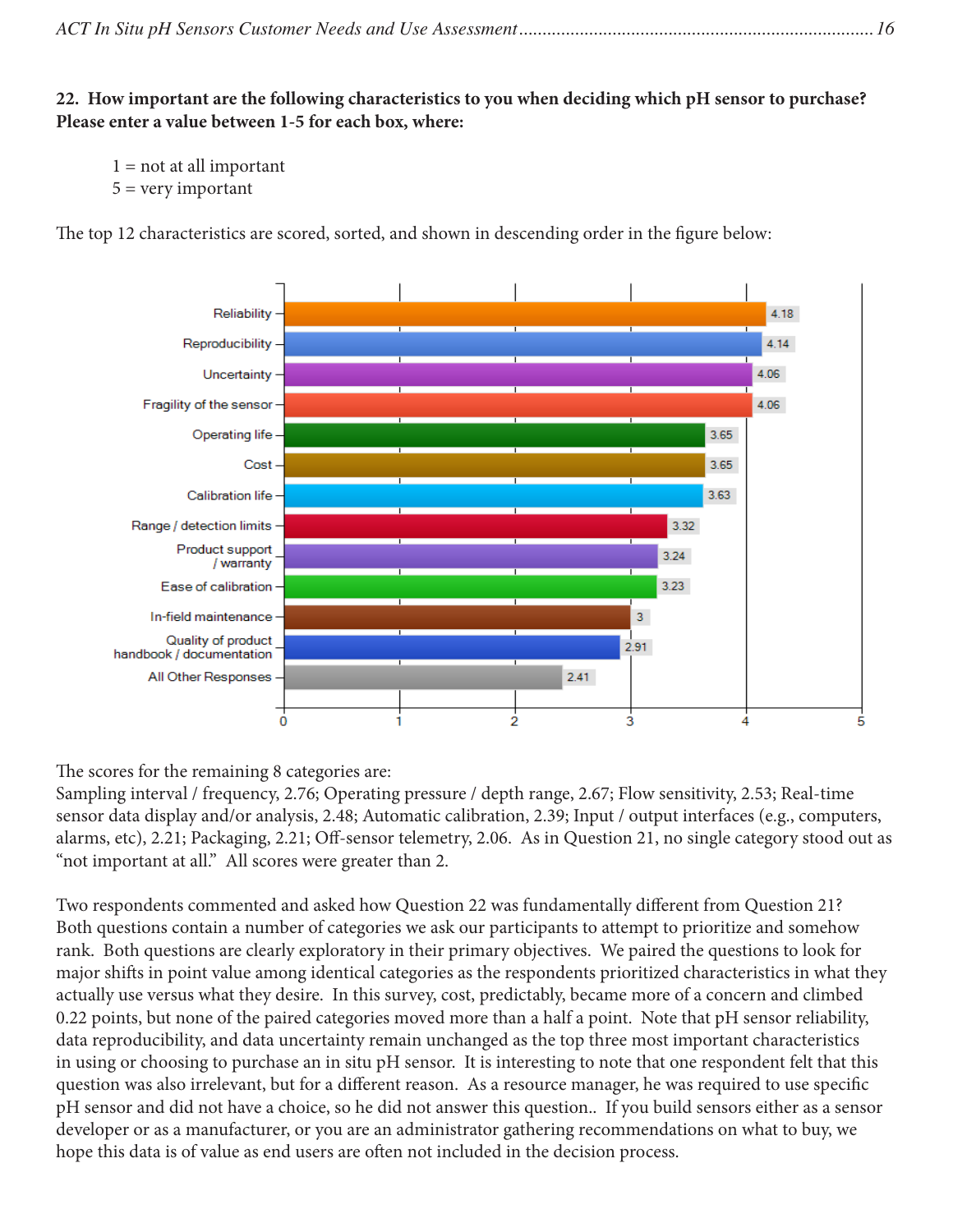|--|--|

**23. Relative to the above (Questions #21 and #22) sensor system characteristics, are any of your sensor needs or requirements "non-standard" or custom made? If yes, please describe.**

Yes : 18.9 % (7) No: 81.1% (30)

Four respondents left comments. Two recognize that ISFET sensors could have a greater working depth for profiling applications, and those systems that do work at depths greater than 500 m are hard to find and thus mostly nonstandard. Another respondent uses an ISFET pH system that has been augmented with custom electronics allowing an external reference sensor. These systems are built in the laboratory of an academic colleague. Another non-standard sensor requirement is the need to develop protocols or calibration standards that would allow easier pH measurements across changing ionic strengths. A final sensor need that is nonstandard involves mounting in situ pH sensors on non-standard platforms (such as on plankton nets).

### **24. Are you happy with your present pH sensor?**

Yes : 47.4 % (18) No: 52.6% (20)

### **25. Do you plan on acquiring new commercial sensors within the next 2 years?**

Yes: 75.0% (30) No: 25.0% (10)

Nineteen respondents of the 30 who said that they do plan on acquiring new commercial sensors went on to answering the following question:

### **If yes, will you consider a different sensor type than the one you are currently using to measure pHs?**

Fourteen respondents said yes; two on the condition that the different sensor type still fit either their existing sonde or CTD. Two respondents were decidedly not happy with their existing potentiometric sensors and were searching for new technologies and/or manufacturers. One respondent is looking specifically for better accuracy and precision so they can actually use their data. The remaining respondents were in large part imply interested in trying out new sensors and trying to find something better, particularly those pH sensors employing spectrophotometric and ISFET technologies, or they were purchasing multiple field-deployable sensors and perhaps could afford to evaluate other sensor types. Finally, two respondents specified that any newer model be based on field robust design with increased reliability, rapid response and the capability of operating over a good depth range. Both specifically cited sensors built around a small form-factor response; one user cited the smallest form factor for use on a mobile sensing platform (AUV).

Five respondents said they would not consider a different sensor type than the one they are currently using to measure pH. Reasons include the fact that their current sensors work well, particularly those favored to be used in seawater. This group tended to use ISFET technology and is pleased with the accuracy and stability these offer. One respondent is very happy with the group that is helping design their sensors.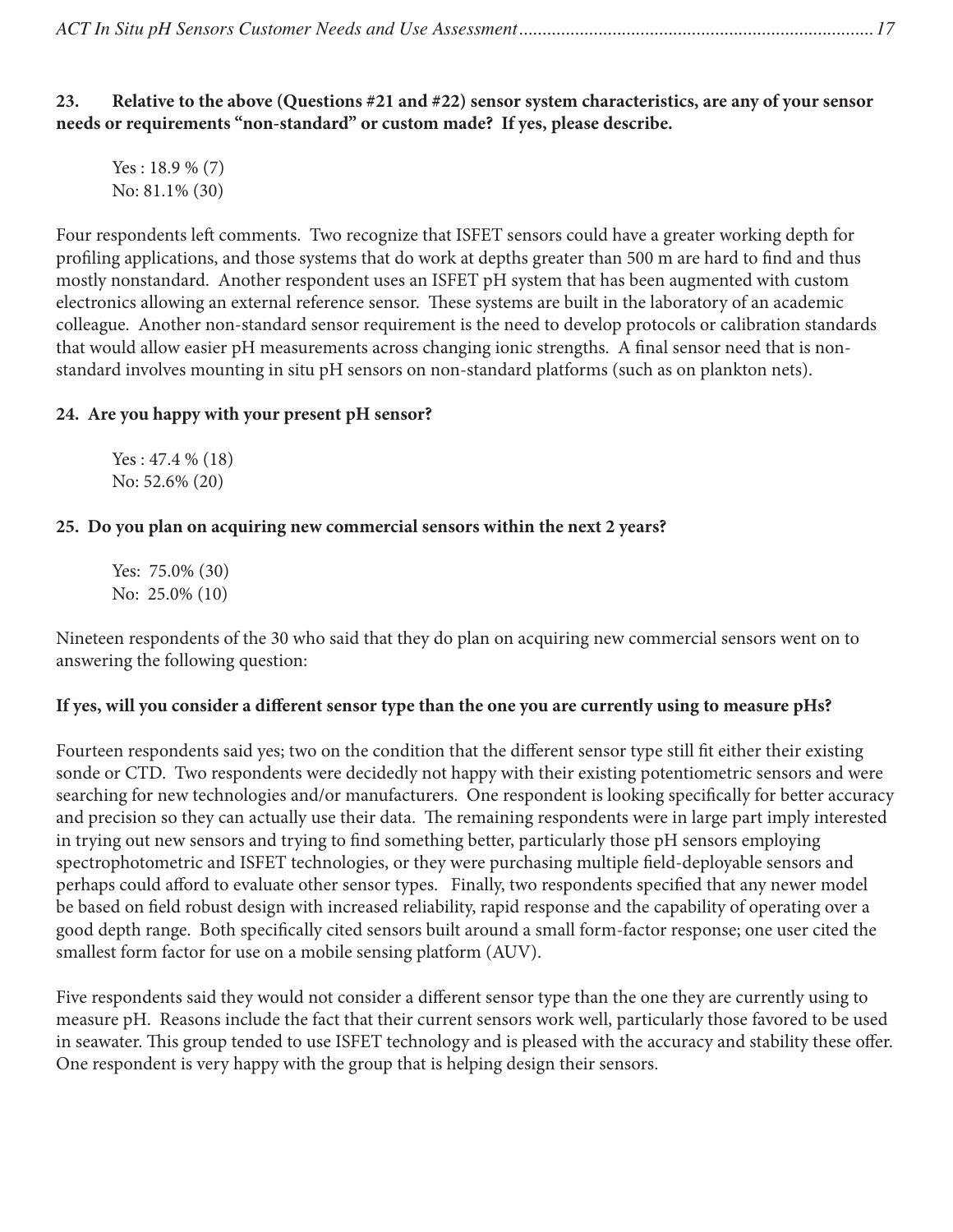## **26. How much are you willing to pay for a new sensor?**

Prices among the 26 who answered this question ranged from \$200 to \$20,000, spanning three orders of magnitude. This broad data pattern reveals the many levels of in situ pH sensor users. Note that a \$1.30/Euro exchange rate (as of 12/31/11) was applied to the international responses to normalize all results to US dollars.

Breaking down responses according to order of magnitude, 23.1 % wanted to spend no more than \$1000 for an in situ pH sensor (\$500  $\pm$  \$253), 50.0% were willing to pay between \$1000 but no more than \$10,000 (\$2731  $\pm$ \$1943), and 26.9 % were willing to pay \$10,000 or more (\$13,643  $\pm$  \$4130). This latter group was most likely to add conditionals to a higher price, such as the requirement that the sensors possess superb performance characteristics, or that they have the funding in place to afford the gain in performance.

## **27. Based on your experience with in situ pH sensors, are there any modifications or design additions that you would recommend?**

Comments from 21 respondents on in situ pH sensor user recommendations were captured as narratives and are summarized below. Note that references to specific makes and models of in situ pH sensors were not mentioned, so some of the recommendations may not apply to all sensors.

Modification and design modifications fell into several broad categories of areas for improvement. Users typically cited more than one area, and most of these areas are somewhat inter-related. Improvements in calibration, for instance, was the largest category, and recommendations here overlapped with biofouling and design recommendations. Users want to be able to perform in situ calibrations and to be able to cover a broad range of oceanic salinities, temperatures, and pressures. Most would at least like to be able to do easy reliable calibrations out in the field if not in situ. Calibration functions should be built into the units and calibration procedures available to the users. Selectable pH scales would be a desirable feature.

Adding biofouling control was a chief design recommendation. Sensors could be encased in copper as standard practice in biofouling environments. The aforementioned improvements in active biofouling control are linked to improved calibration in the sense of extending calibration life. Long life expectancy in a sensor includes a slow loss in calibration.

Design recommendations include more durable construction for field use and sensors designed for deep water use. Divers have complained about positively buoyant in situ sensors. Perhaps these sensors could be housed in packages that are neutrally buoyant or slightly negatively buoyant underwater to prevent the units from floating away from divers. Pumps could be added to units to provide flow-through measurements. More data offload options like real-time data transmission or telemetry are needed.

Better protection of the reference electrode from seawater intrusion to avoid significant drift. One respondent recommends that a sensor have a more straightforward way to be grounded (if necessary) during calibration. In this instance, during calibration the user was advised to ground the sensor with a wire. However, the output voltage changed depending on how the wire was grounded (fully in solution versus only the end of the wire in solution).

General recommendations to improve accuracy/repeatability in pH sensors rounded out the comment section, often tied in with the aforementioned design modifications and steps to improve overall longevity. Finally, performance recommendations of accuracy include increased consistency of measurements between sensors.